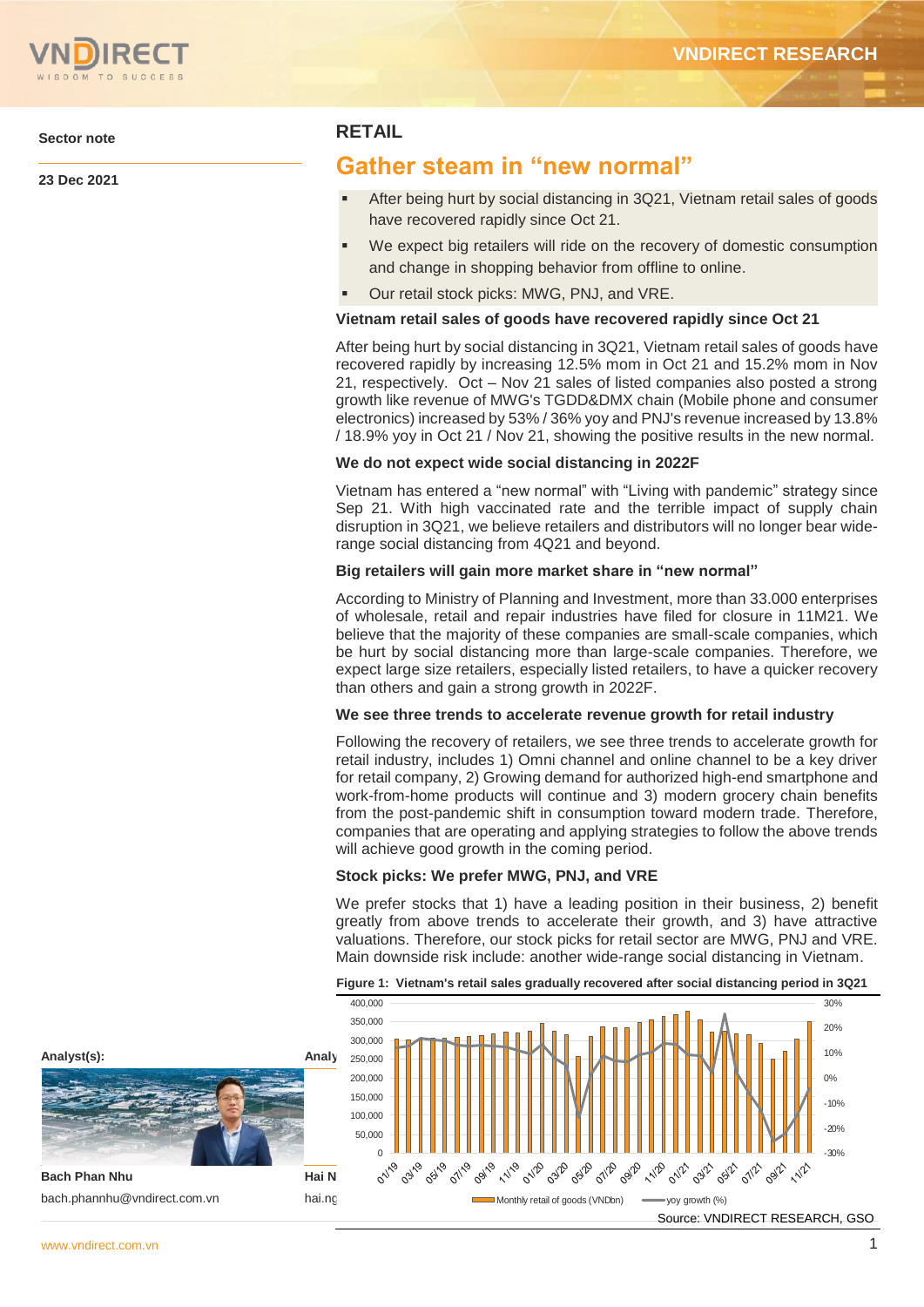

## **GATHER STEAM IN "NEW NORMAL"**

#### **2021 recap: a year of turbulence**

#### **3Q21's results of retailers were hit hard by Covid-19**

3Q21's revenue and net profit of listed retailers and distributors in our watchlist declined by 10.3% yoy and 52% yoy respectively, demonstrating the impact of social distancing in 3Q21 due to the 4<sup>th</sup> Covid -19 wave. However, thanks to the strong growth in 1H21, 9M21 revenue and net profit of these companies still maintained a positive growth by 11.2% yoy and 8.3% yoy, respectively.

In our watch list, non-essential products retailer and commercial real-estate retailer were heavily struck by social distancing period in 3Q21, represented by Phu Nhuan Jewelry JSC (PNJ VN, ADD, VND128,200) and Vincom retail JSC (VRE VN, ADD, VND36,600) when their revenue decreased by 77.6% yoy and 55.3% yoy in 3Q21, net profit decreased by 95.6% yoy and net loss of VND160bn, respectively.

In contrast, consumer electronics, essential goods distributors, and retailers were less impacted by social distancing in 3Q21 and remained well performance in 9M21 as demand of these products remained, with notable stocks:

- Digiworld Corp (DGW VN, Not rated) recorded 9M21 revenue and net profit growth of 53.2% yoy and 96.4% yoy thanks to the strong demand for laptops and high - end genuine phone products.
- FPT Digital Retail JSC (FRT VN, Not rated) which record net profit of VND108bn in 9M21 (compared to net loss of VND10bn in 9M20) thanks to the strong demand for laptops and high - end genuine phone products and well performance of Long Chau drug store chain during social distancing period.

| <b>Stock</b> | Marcap<br>(VNDbn)                  | 3Q20<br>Revenue<br>(VNDbn) | 3Q21<br>Revenue<br>(VNDbn) | $%$ yoy        | 9M20<br>Revenue<br>(VNDbn) | 9M21<br>Revenue<br>(VNDbn) | $%$ yoy   | 3Q20<br><b>Net</b><br>profit<br>(VNDbn) (VNDbn) | 3Q21<br><b>Net</b><br>profit | % yoy                          | 9M20<br><b>Net</b><br>profit<br>(VNDbn) | 9M21<br><b>Net</b><br>profit<br>(VNDbn) | % yoy                          |
|--------------|------------------------------------|----------------------------|----------------------------|----------------|----------------------------|----------------------------|-----------|-------------------------------------------------|------------------------------|--------------------------------|-----------------------------------------|-----------------------------------------|--------------------------------|
| <b>MWG</b>   | 100,876                            | 25,714                     | 24,333                     | $-5.37\%$      | 81,352                     | 86,820                     | 6.72%     | 951                                             | 785                          | $-17.37%$                      | 2,976                                   | 3,336                                   | 12.11%                         |
| <b>VRE</b>   | 67,487                             | 1,760                      | 787                        | $-55.27%$      | 5,076                      | 4,524                      | $-10.88%$ | 572                                             | 24                           | $-95.76%$                      | 1,407                                   | 1,193                                   | $-15.26%$                      |
| <b>PNJ</b>   | 23,078                             | 3,922                      |                            | 877 - 77.64%   | 11,668                     | 12,514                     | 7.25%     | 202                                             | (160)                        | From net profit<br>to net loss | 642                                     | 576                                     | $-10.32%$                      |
| <b>DGW</b>   | 11.890                             | 3,624                      | 3,825                      | 5.54%          | 8,518                      | 13,049                     | 53.19%    | 75                                              | 107                          | 42.81%                         | 168                                     | 330                                     | 96.41%                         |
| <b>FRT</b>   | 4,597                              | 3,432                      | 4,993                      | 45.48%         | 10,729                     | 14,018                     | 30.65%    | (0)                                             | 47                           | From net loss<br>to net profit | (10)                                    | 108                                     | From net loss<br>to net profit |
| PET          | 2,691                              | 4,368                      |                            | 3,873 - 11.33% | 9,726                      | 11,485                     | 18.09%    | 49                                              | 55                           | 12.13%                         | 105                                     | 155                                     | 46.83%                         |
| <b>PSD</b>   | 931                                | 2,906                      |                            | 2,338 - 19.57% | 6,353                      | 5,985                      | $-5.78%$  | 22                                              | 38                           | 71.78%                         | 52                                      | 88                                      | 67.58%                         |
| Total        |                                    | 45,726                     |                            | 41.026 -10.28% | 133,423                    | 148,395                    | 11.22%    | 1,871                                           | 898                          | $-52.01%$                      | 5,342                                   | 5,786                                   | 8.32%                          |
|              | Source: VNDIRECT RESEARCH, Fiinpro |                            |                            |                |                            |                            |           |                                                 |                              |                                |                                         |                                         |                                |

#### **Figure 2: Listed retailers posted mixed results in 9M21**

### **We saw some retailers to gather growth since Oct 21**

Retail sales of goods in Vietnam have recovered rapidly since Oct 21, shortly after the "new normal" state was established and business activities in the southern region reopened since Mid Sep 21. Retail sales of goods increased by 12.5% mom in Oct 21 and 15.2% mom in Nov 21, respectively, reaching VND315,000bn in Nov 21. In 11M21, Vietnam retail sales of goods reached VND3,430,600bn (-5.5 % yoy).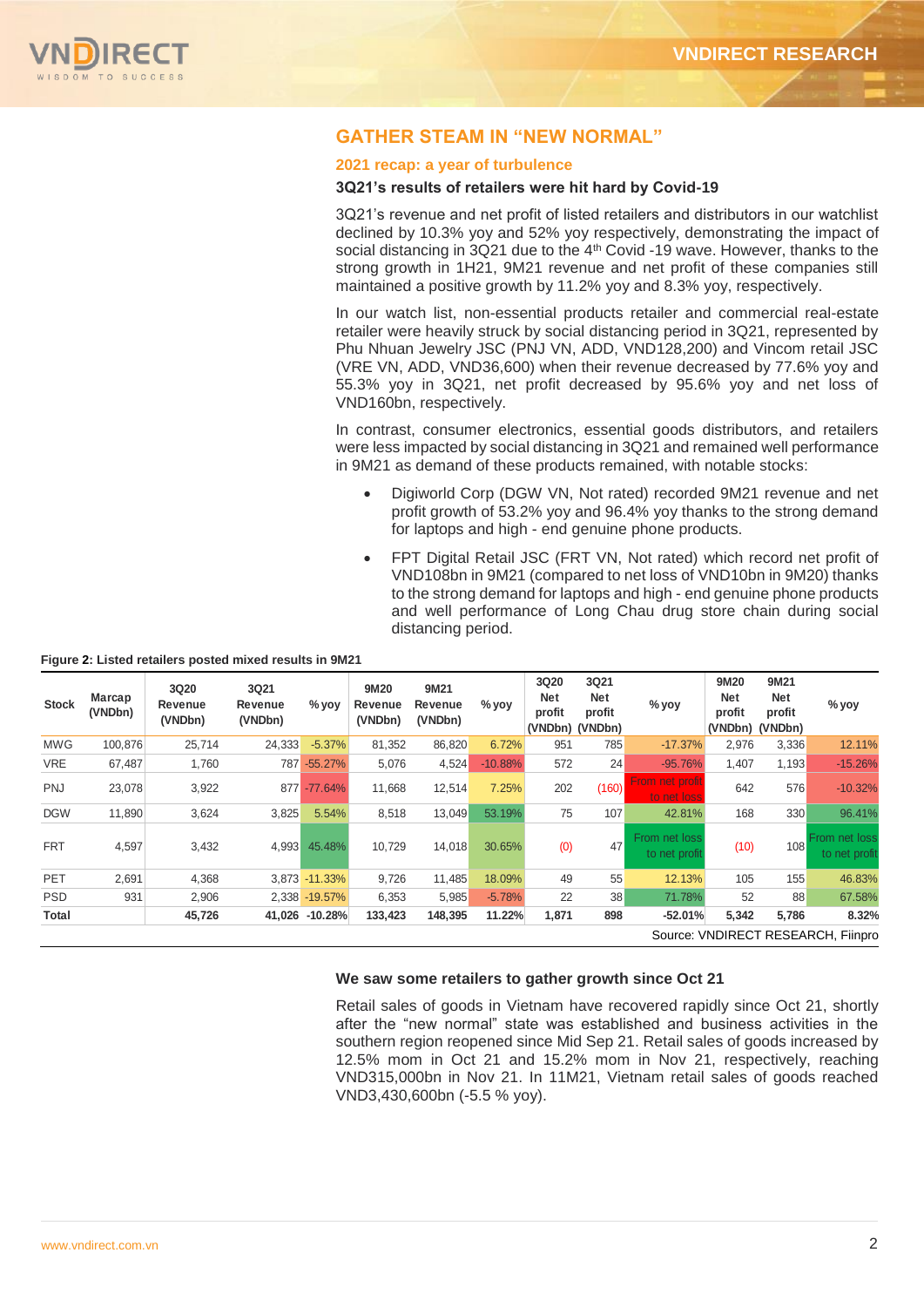





According to Apple maps data, mobility trends in Vietnam are gradually recovering to pre-Covid-19 level (13 Jan 2020), from about -70% in Sep 21 to - 12.1% in 24 Nov 2021. In which, mobility trends in Hanoi reached -4.1% and in HCMC reached -21.7% compared to pre-Covid-19 level. This trend indicates a good recovery of the Vietnamese economy to back to growth stage in FY22F.





For listed companies, Oct - Nov 21 sales of retail chains posted a strong growth, firmed a strong recovery trend of listed companies, represented by revenue of MWG's TGDD&DMX chain and PNJ :

- For the TGDD&DMX chain, after all stores reopened, revenue of these two chains grew strongly, increased 53% yoy / 36% yoy to VND10,355bn / VND9,700bn in Oct 21 / Nov 21 thanks to (1) demand for high-end smartphone products is still strong when this customer segment is less affected by Covid-19, (2) high pent-up demand effect and (3) increasing iPhone sales thank to the launch of new 13 series altogether with the introduction of Topzone chain stores
- For PNJ, thanks to the re-opening of stores right in the wedding season and the pent-up demand for weddings in 3Q21, combined with a series of strategies to boost retail sales, PNJ's revenue increased by 13.8% yoy / 18.9% yoy to VND2,090bn / VND2,160bn, in Oct 21 / Nov 21.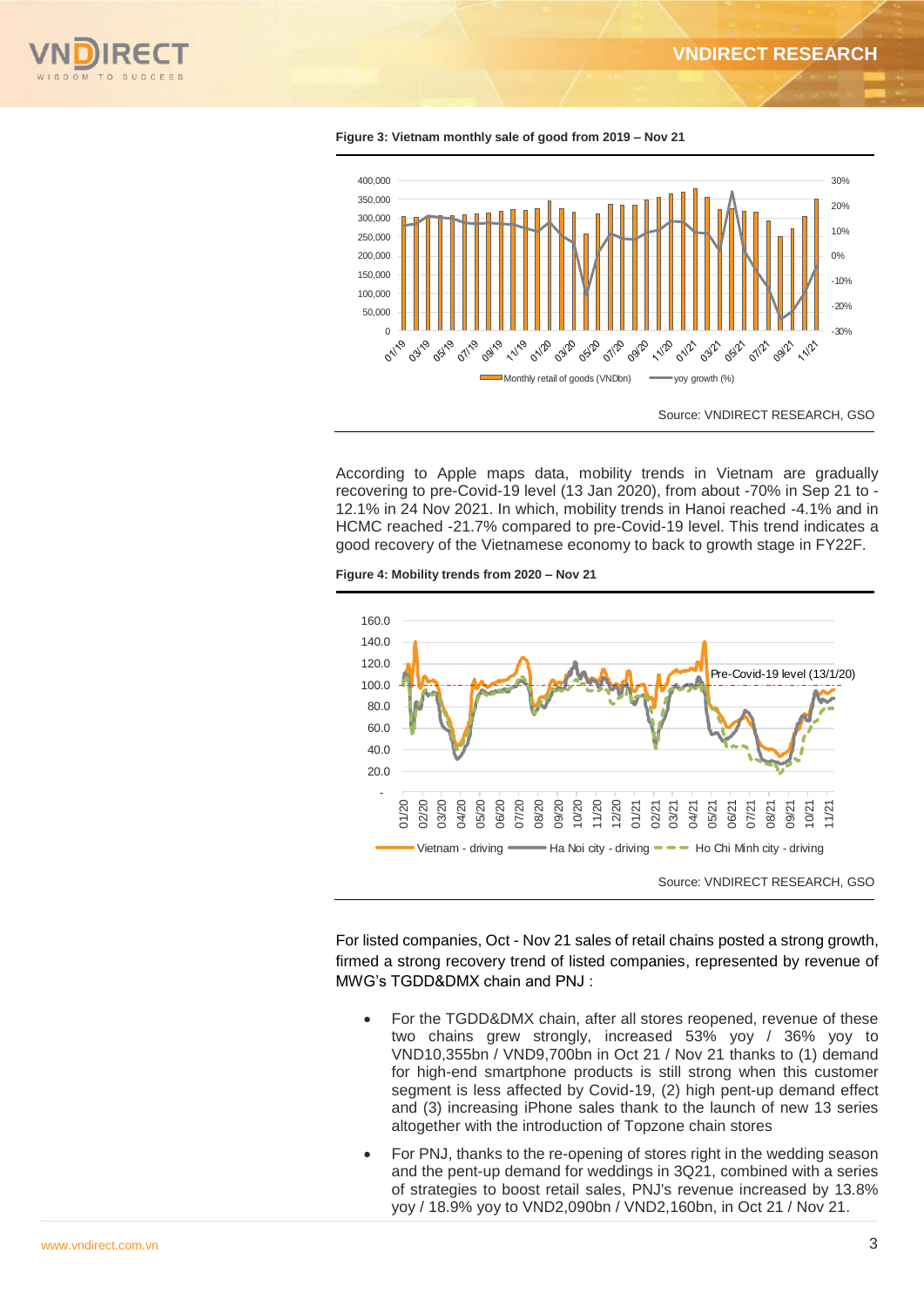#### **Figure 5: Monthly revenue of TGDD&DMX from 2020 – Nov 21 Figure 6: Monthly revenue of PNJ from 2020 – Nov 2021**







#### **2022F Outlook: Gather steam in "new normal"**

We believe listed retailers and distributors which be large size companies and survived through Covid-19 will have a strong recovery rate and back to growth stage in 2022 thanks to 1) "New normal" state will prevent wide - range social distancing, which hurt retailers and distributors in 3Q21 and 2) large companies will tap more share from other retailers and distributors that have left the market.

#### **We do not expect wide social distancing in 2022F**

After gradually reopening the economy in southern provinces in early Oct 21, the government issued resolution No.128/NQ-CP stipulating "safe adaptation, flexibility, control effectiveness of the Covid-19 epidemic", in which there are 4 levels of pandemic to apply with the smallest area being the "communal" unit.

With 1) the application of resolution No. 128/NQ-CP, 2) the high vaccinated rate and 3) the impact of supply chain disruption in 3Q21, we believe retailers and distributors will no longer bear wide-range social distancing in the coming period. However, if the new mutation virus makes another hard pandemic situation which lead to many areas fall to level 3-4 of pandemic, it will affect the operation of retail businesses to varying level as below.

#### **Figure 7: Retailer's immunity level to new waves of Covid-19**

|            | <b>Immunity level</b><br>to new waves Comments<br>of Covid-19 |                                                                                                                                                                                                                                                                                                                                                                         |  |  |  |
|------------|---------------------------------------------------------------|-------------------------------------------------------------------------------------------------------------------------------------------------------------------------------------------------------------------------------------------------------------------------------------------------------------------------------------------------------------------------|--|--|--|
| <b>MWG</b> |                                                               | MWG's operation process will not be affected when all of MWG's stores are<br>allowed to open throughout all levels of pandemic.<br>BHX store chain can benefit when other sales channels such as traditional<br>markets are limited open, to offset the reduction in sales of TGDD and DMX<br>in case of lower demand for consumer electronic products.                 |  |  |  |
| <b>FRT</b> |                                                               | FRT's operation process will not be affected when all of FRT's stores are<br>allowed to open throughout all levels of pandemic.<br>Long Chau store chain can benefit when people hoard medicine during<br>epidemic period while FPT Shop may maintain its revenue level due to<br>demand of smartphone and laptop still strong.                                         |  |  |  |
| <b>PNJ</b> |                                                               | PNJ's operation process will not be affected when all of PNJ's stores will<br>allowed to open throughout all levels of pandemic.<br>However, new wave of pandemic will affects consumer demand for jewelry<br>products and halt wedding ceremonies.                                                                                                                     |  |  |  |
| <b>VRE</b> |                                                               | VRE has been hardest hit among retail-related businesses, although VRE's<br>malls are allowed to open at all 4 levels of the epidemic but mall's tennants<br>operation may be restricted or limited if tennnant's business belongs to a<br>"high risk" group, such as a movie theater, which can cause VRE to offer<br>more support packages for these customer groups. |  |  |  |
| <b>DGW</b> |                                                               |                                                                                                                                                                                                                                                                                                                                                                         |  |  |  |
| PET/PSD    |                                                               | Distributor's operation process will not be affected by all levels of pandemic.                                                                                                                                                                                                                                                                                         |  |  |  |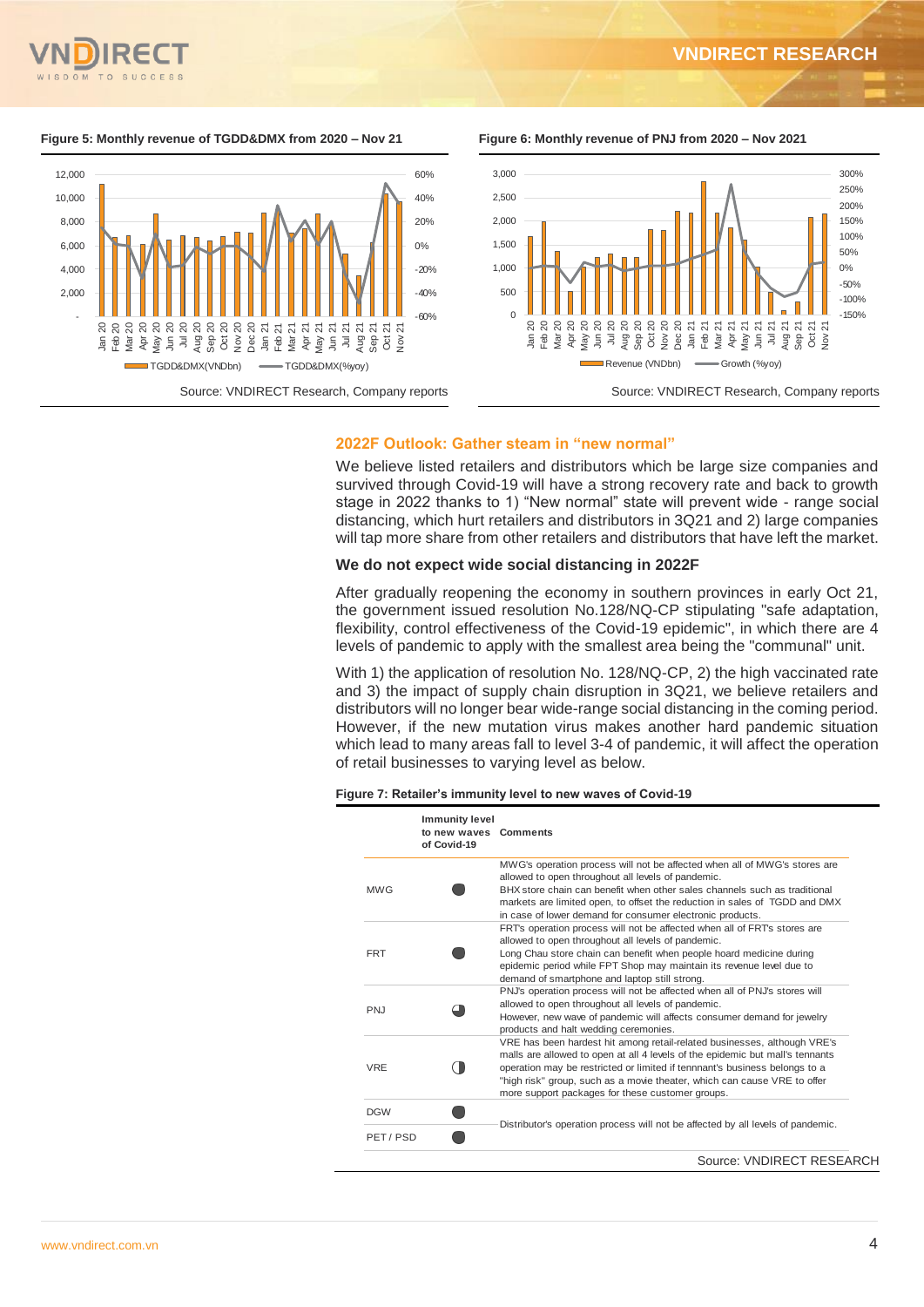

### **Big retailers will gain more market share from rivals that have left the market**

According to Ministry of Planning and Investment, the number of newly established companies in 11M2021 is 105,618, decreased 15% yoy and the number of companies returning to operation is 40,530, decreased 0.7% yoy. It shows that competition risks from new businesses are low in 4Q21 and helping the existing companies take advantages to grab more market share in their business.

On the other hand, there were 106,441 companies left market in 11M21, increased 13.9% yoy. In which, more than 31% of the companies belong to the wholesale, retail and repair industries. We believe that the majority of these companies are small-scale companies, which be hurt by social distancing more than large-scale companies with strong brand and strong management system. Therefore, we expect large size retailers and distributors to have a quick recovery and strong growth in 2022F.

Among listed companies in our projection, we expect retailers to have a strong growth in net profit in 2022 with MWG's expected net profit to reach VND6,598bn (+40.3% yoy), PNJ's expected net profit is VND1,616bn (+60.6% yoy), VRE's expected net profit is VND3,679bn (+68.9% yoy).

#### **We see three trends to accelerate revenue growth for retail industry**

#### **#1. Omni channel and online channel to be a key driver for retail company in "new normal"**

Browsing and researching about products are now done mostly online instead of offline. At the same time, the share of spending that goes to offline channels is shrinking, according to research by Facebook and Bain&Company. In the first two stages of the consumer journey—the Discovery stage and Evaluate stage at least 80% of channels used by consumers are online. Browsing products, comparing items, checking reviews and conducting research are now mostly done in channels like social media, ecommerce website, brand-owned websites and videos. But in the final stage of the consumer journey, the buy decision stage, online is only starting to capture an increasing share of sales.





#### **Figure 9: Digital consumer: Average number of websites used per respondent in Facebook and Bain&Company report (pages)**



For retailers, we believe that introducing an omnichannel strategy to complete the consumer journey is the right strategy to boost listed retailers and distributors' revenue. According to data from iPrice, Shopee and Lazada are the leading e-commerce sites in Vietnam with monthly visits in 3Q21 up to 77.8m and 21.4m. Therefore, putting stores on e-commerce sites will help retailers and distributors expand their customer base and increase sales in the near future.

With this trend, we expect companies that have invested in and built a good online platform, built community pages and diversified selling channels on ecommerce sites to benefit from the omnichannel trend, in which MWG and PNJ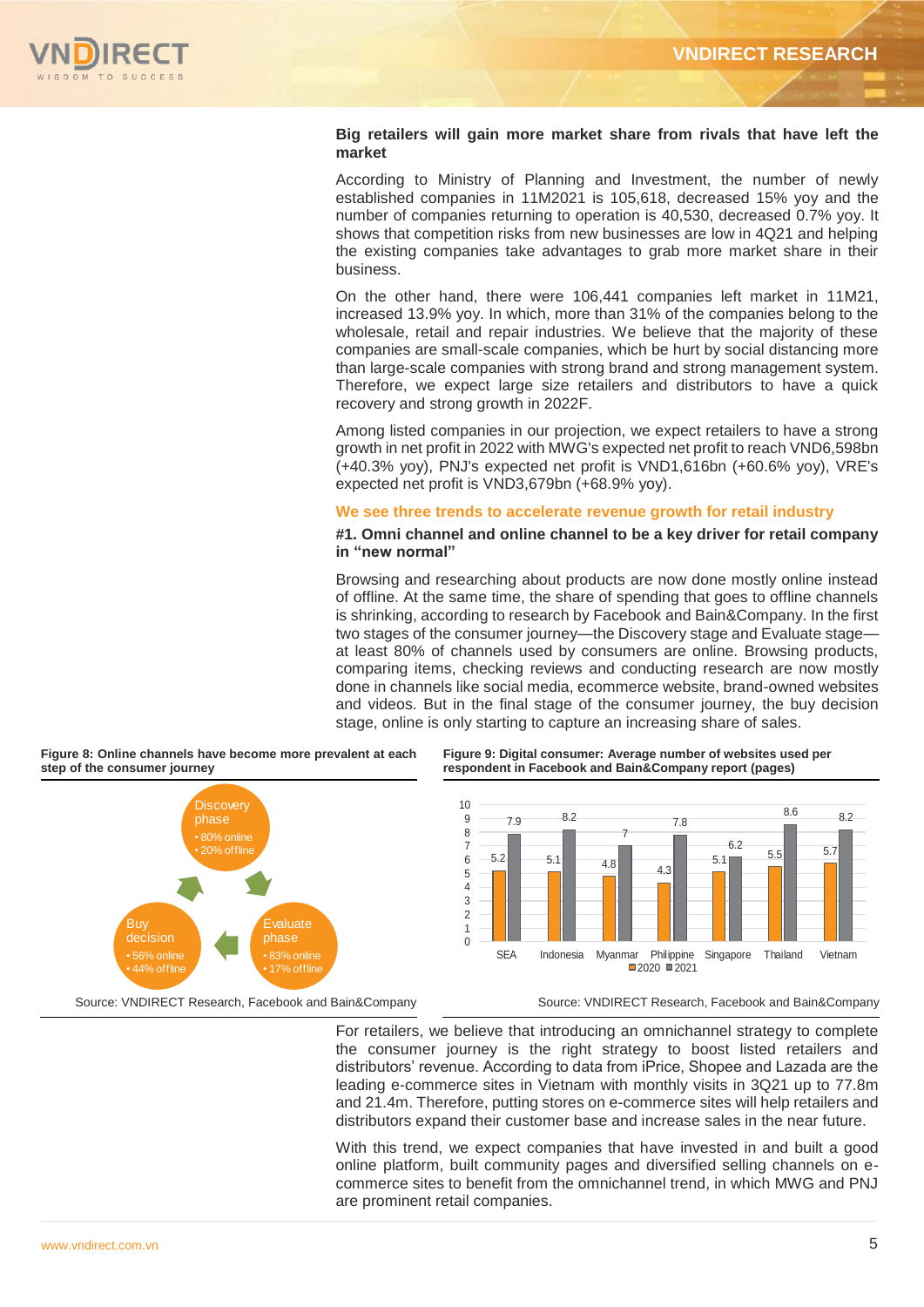



## **#2. Growing demand for authorized distributed high-end smartphone and working-from-home products will continued post pandemic**

**For high-end smartphone:** Although mobile phone market has been gradually saturated with growth in the period of 2019-2021 only around 5-7% p.a but for FY22F and beyond, we believe authorized mobile phone distributors will maintain a higher growth thanks to 1) demand for high-end products is less affected by the pandemic, 2) the tightening of Hand-carrying regulations help authorized retailers tap more share from individual retailers and 3) tightening warranties, which require authorized receipts for Apple products from authorized resellers will concentrated Apple products demand into authorized resellers.

**For working-from-home products:** According to the Vietnam population survey, only 30.7% of households have computers (including desktops and laptops), showing that the computer market still has great growth potential, especially in pandemic and post-pandemic period when the demand for computer products will strongly increase thanks to the need for work-from-home and entertainment.

Given these trends, we expect MWG and FRT to benefit the most from the sharp increase in demand for genuine Apple products and laptops, while DGW and PSD will benefit from distribution phase to distribute these products to retailers.



**Figure 12: Mobile phone and consumer electronic market growth in period of 2016-21F (% yoy)**

**Figure 13: Working models pre-Covid-19 and desired working models post-Covid-19 (% survey participants) firm growing demand for working-from-home products**

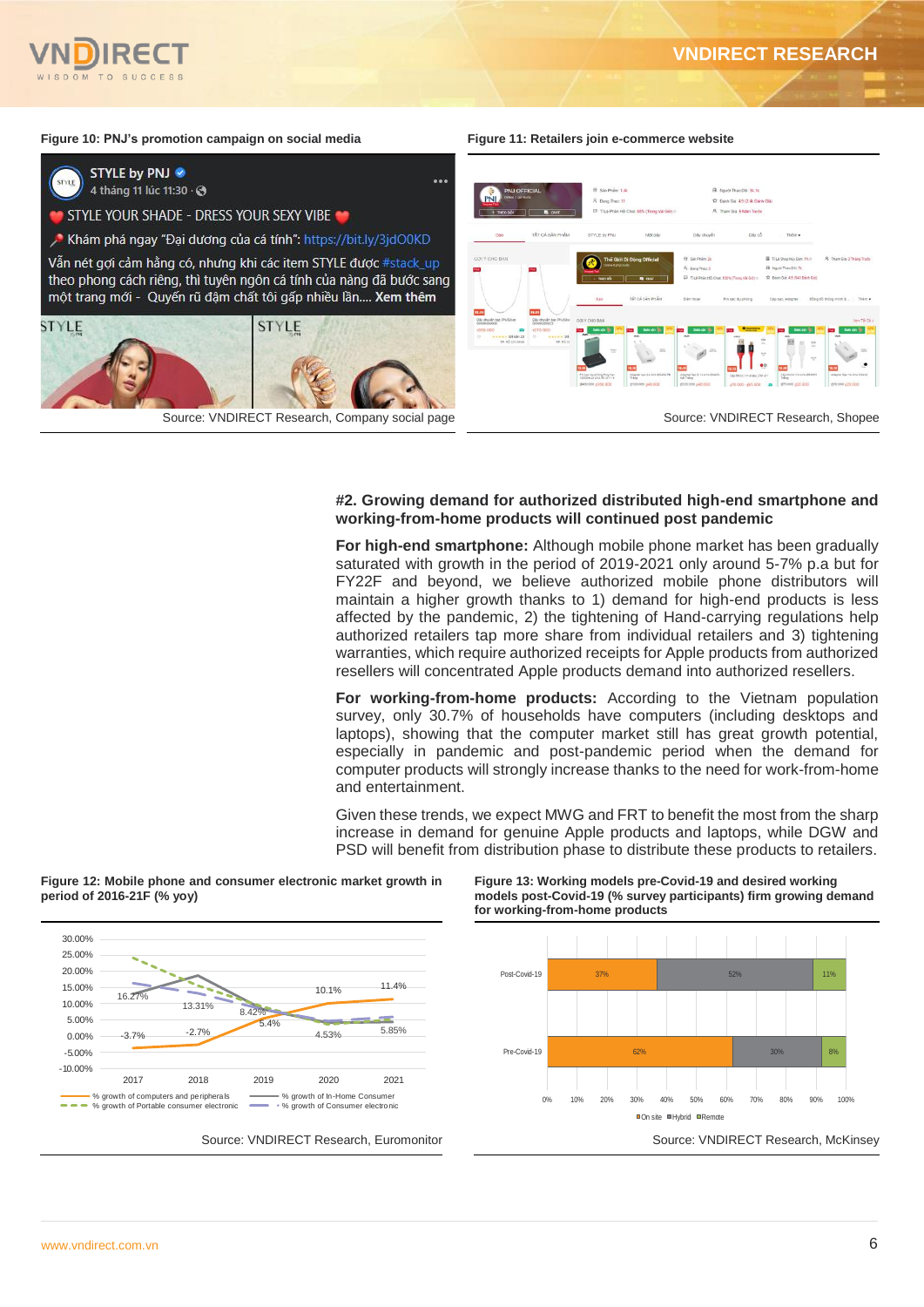

#### **#3. Modern grocery chain benefits from the post-pandemic shift in consumption toward modern trade**

According to Kantar Worldpanel, In Mid-Oct 21, the market shares of online channels and minimarkets fell back to around 10%/6% after peaking during period in Aug – Sep 21. However, the market shares still at a high level compared to pre-epidemic (about 3% for online channels and 5% for minimarket channels) showing the ability to maintain operations during social distancing period of these channels and a shift in consumer trends after the pandemic.

**Figure 14: Value share by channel – Weekly FMCG spending (Urban 4 key cities)**



According to the Ministry of Industry and Trade (MoIT) projections, by FY25F, the added value of the domestic trade sector will contribute about 13.5% of GDP, and the total retail sales of goods and services will rise about 9-9.5% p.a. print FY21-25F. The proportion of total retail sales of goods by modern trade will reach about 35-40% by 2025F. With MoIT's plan, the modern trade sale can maintain a growth momentum of over double digits throughout the period 2021- 25F.

Therefore, enterprises with modern sales chains will maintain their growth momentum better than the general market. We believe MWG is a leading stock in this trend as they build modern grocery retail chains – Bach Hoa Xanh - with extensive coverage throughout the south of Vietnam.

### **Stock picks: We prefer MWG, PNJ, and VRE**

**MWG (MWG VN, ADD, VND180,500)** is the biggest retailer in the electronics sector market with two chains, The Gioi Di Dong (mobile phone chain) and Dien May Xanh (consumer electronics chain), as well as a growing modern retail chain in the grocery market, Bach Hoa Xanh. We expect MWG can post a robust growth in net profit of 40.3% yoy/26.2% yoy in FY22/23F thanks to revenue growth from genuine Apple products as well as increasing market share in the retail market after the pandemic.

**PNJ (PNJ VN, ADD, VND128,200)** is the largest jewelry retailer in Vietnam, with a jewelry market share of more than 30% in jewelry chains in Vietnam and continues to expand after the pandemic. PNJ reported that Oct 21 revenue posted a strong growth of 13.5% yoy, confirming PNJ's strong recovery after social distancing period. We expect PNJ can post a robust growth in net profit of 60.7% yoy/22.6% yoy in FY22/23F.

**VRE (VRE VN, ADD, VND36,600)** VRE is Vietnam's largest commercial real estate operator, with more than 1.7m sqm of retail space in 80 shopping malls nationwide and four formats to target many customer segments. We believe VRE will benefit the most from potential growth in modern trade in Vietnam's retail industry when risks from social distancing are reduced than FY20-21 period.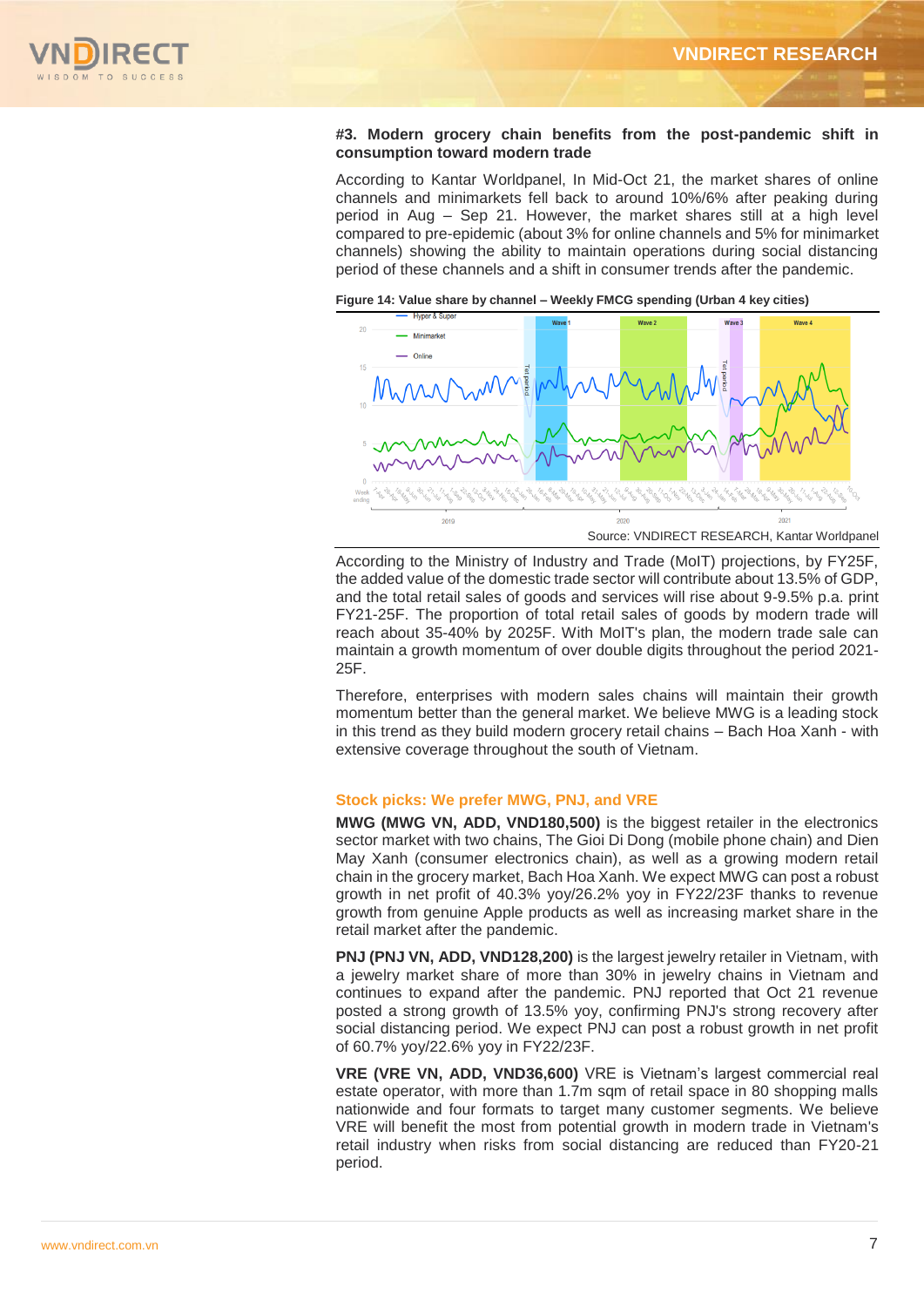

### **Figure 15: Retailers peers**

| <b>Company</b>                              | <b>Bloomberg</b> | Recom.     |         | <b>Share Price Target Price</b><br>(local curr) (local curr) | <b>Market Cap</b><br>$(US$ m)$ TTM |      | PIE(x)<br>3-year EPS |      | P/BV(x)        |     |                 | <b>ROE (%)</b> |                   | <b>ROA</b> (%) |                        |       |
|---------------------------------------------|------------------|------------|---------|--------------------------------------------------------------|------------------------------------|------|----------------------|------|----------------|-----|-----------------|----------------|-------------------|----------------|------------------------|-------|
|                                             | <b>Ticker</b>    |            |         |                                                              |                                    |      | FY22F                |      | FY23F CAGR (%) |     | TTM FY22F FY23F | <b>TTM</b>     | FY22F FY23F       | <b>TTM</b>     | <b>FY22F</b>           | FY23F |
| <b>CE&amp;Grocery retailer</b>              |                  |            |         |                                                              |                                    |      |                      |      |                |     |                 |                |                   |                |                        |       |
| <b>Mobile World Investment Corp</b>         | <b>MWG VN</b>    | <b>ADD</b> | 134.800 | 180.500                                                      | 4,190                              | 22.0 | 15.2                 | 12.3 | 18.0%          | 5.1 | 3.8             | 3.0 25.2%      | 25.6% 29.3% 9.4%  |                | 8.7%                   | 10.4% |
| <b>Consumer electronics peers</b>           |                  |            |         |                                                              |                                    |      |                      |      |                |     |                 |                |                   |                |                        |       |
| Erajaya Swasembada Tbk PT                   | <b>ERAA IJ</b>   | na         | 590.0   | na                                                           | 662                                | 9.1  | 8.8                  | 7.4  | 58.8%          | 1.6 | 1.5             | 1.3 18.9%      | 17.8% 18.5% 9.9%  |                | 9.3%                   | 9.8%  |
| <b>FPT DIGITAL RETAIL JSC</b>               | <b>FRT VN</b>    | na         | 87,500  | na                                                           | 301                                | 60.5 | 41.4                 | 40.9 | $-36.4%$       | 5.2 | 5.4             | 4.8 9.0%       | 13.4% 12.6%       | 17%            | na                     | na    |
| Sunfar Computer Co Ltd                      | 6154 TT          | na         | 17.60   | na                                                           | 51                                 | 11.6 | na                   | na   | $-13.1%$       | 1.1 | na              | na 10.0%       | na                | na 5.9%        | na                     | na    |
| Tsann Kuen Enterprise Co Ltd                | 2430 TT          | na         | 37.65   | na                                                           | 225                                | 11.2 | na                   | na   | 7.4%           | 1.3 | na              | na 11.5%       | na                | na 3.8%        | na                     | na    |
| <b>Average - Consumer electronics peers</b> |                  |            |         |                                                              |                                    | 20.1 | 25.1                 | 24.1 | 6.3%           | 2.2 | 3.4             | 3.1 13.8%      | 15.6% 15.5% 7.0%  |                | 9.3%                   | 9.8%  |
| <b>Grocery retailing peers</b>              |                  |            |         |                                                              |                                    |      |                      |      |                |     |                 |                |                   |                |                        |       |
| Taiwan FamilyMart Co Ltd/Taiwan             | 5903 TT          | na         | 249.0   | na                                                           | 1.998                              | 37.7 | 41.0                 | 25.1 | 14.8%          | 9.4 | 8.8             | 7.4 24.4%      | 20.9% 32.2%       | 2.4%           | 2.7%                   | 4.3%  |
| Sumber Alfaria Trijaya Tbk PT               | <b>AMRT IJ</b>   | na         | 1.215   | na                                                           | 3.548                              | 33.0 | 30.6                 | 24.9 | 61.0%          | 6.2 | 5.9             | 5.2 20.5%      | 20.1% 21.4% 5.9%  |                | 6.0%                   | 6.8%  |
| <b>Average - Grocery retailing peers</b>    |                  |            |         |                                                              |                                    | 35.3 | 35.8                 | 25.0 | 37.9%          | 7.8 | 7.4             | 6.3 22.5%      | 20.5% 26.8% 4.1%  |                | 4.3%                   | 5.5%  |
|                                             |                  |            |         |                                                              |                                    |      |                      |      |                |     |                 |                |                   |                |                        |       |
| <b>Jewelry retailers</b>                    |                  |            |         |                                                              |                                    |      |                      |      |                |     |                 |                |                   |                |                        |       |
| <b>Phu Nhuan Jewelry JSC</b>                | <b>PNJ VN</b>    | <b>ADD</b> | 94,500  | 128,200                                                      | 937                                | 22.4 | 23.1                 | 15.8 | 11.8%          | 3.9 | 3.8             | 3.2 18.3%      | 18.4% 22.9% 11.6% |                | 12.0%                  | 14.6% |
| Chow Tai Fook Jewellery Group Ltd           | 1929 HK          | na         | 13.88   | 6.00                                                         | 17.793                             | 18.8 | 19.1                 | 16.2 | 27.7%          | 4.3 | 4.1             | 3.7 24.5%      | 21.8% 23.4% 10.1% |                | 10.6%                  | 11.0% |
| Chow Sang Sang Holdings Ltd                 | <b>116 HK</b>    | na         | 10.44   | na                                                           | 907                                | 8.1  | 7.1                  | 6.4  | $-12.1%$       | 0.6 | 0.6             | 0.5 7.4%       | 8.1% 8.6% 5.4%    |                | 5.9%                   | 6.2%  |
| <b>Average - Jewelry retailers</b>          |                  |            |         |                                                              |                                    | 13.5 | 13.1                 | 11.3 | 7.8%           | 2.4 | 2.3             | 2.1 16.0%      | 15.0% 16.0% 7.7%  |                | 8.2%                   | 8.6%  |
|                                             |                  |            |         |                                                              |                                    |      |                      |      |                |     |                 |                |                   |                |                        |       |
| <b>Retail real estate companies</b>         |                  |            |         |                                                              |                                    |      |                      |      |                |     |                 |                |                   |                |                        |       |
| <b>Vincom Retail JSC</b>                    | <b>VRE VN</b>    | <b>ADD</b> | 31.500  | 36.600                                                       | 3.121                              | 33.0 | 38.8                 | 25.0 | 25.2%          | 2.3 | 2.3             | 2.1<br>7.4%    | 6.1%<br>9.0%      | 5.6%           | 3.9%                   | 6.4%  |
| <b>SM Prime Holdings Inc.</b>               | <b>SMPH PM</b>   | na         | 34.95   | na                                                           | 20.133                             | 52.0 | 45.1                 | 29.0 | $-5.9%$        | 3.1 | 3.0             | 2.8<br>6.1%    | 9.8%<br>6.8%      | 2.6%           | 3.3%                   | 4.7%  |
| <b>Central Pattana PCL</b>                  | <b>CPN TB</b>    | na         | 55.00   | 63.25                                                        | 7,312                              | 33.5 | 39.3                 | 26.8 | $-10.4%$       | 3.5 | 3.2             | 3.0 10.7%      | 9.5% 11.9%        | 3.1%           | 2.8%                   | 4.0%  |
| Pakuwon Jati Tbk PT                         | <b>PWON IJ</b>   | na         | 462.0   | 700.0                                                        | 1,565                              | 21.2 | 17.1                 | 13.5 | $-7.7%$        | 1.4 | 1.4             | 1.3<br>7.1%    | 7.8% 9.2%         | 3.8%           | 4.2%                   | 5.0%  |
| Average - Retail real estate peers          |                  |            |         |                                                              |                                    | 35.6 | 33.8                 | 23.1 | $-8.0%$        | 2.7 | 2.5             | 2.3<br>8.0%    | 8.0%<br>10.3%     | 3.2%           | 3.4%                   | 4.6%  |
|                                             |                  |            |         |                                                              |                                    |      |                      |      |                |     |                 |                |                   |                | Data as at 22 Dec 2021 |       |

Source: VNDIRECT RESEARCH, BLOOMBERG